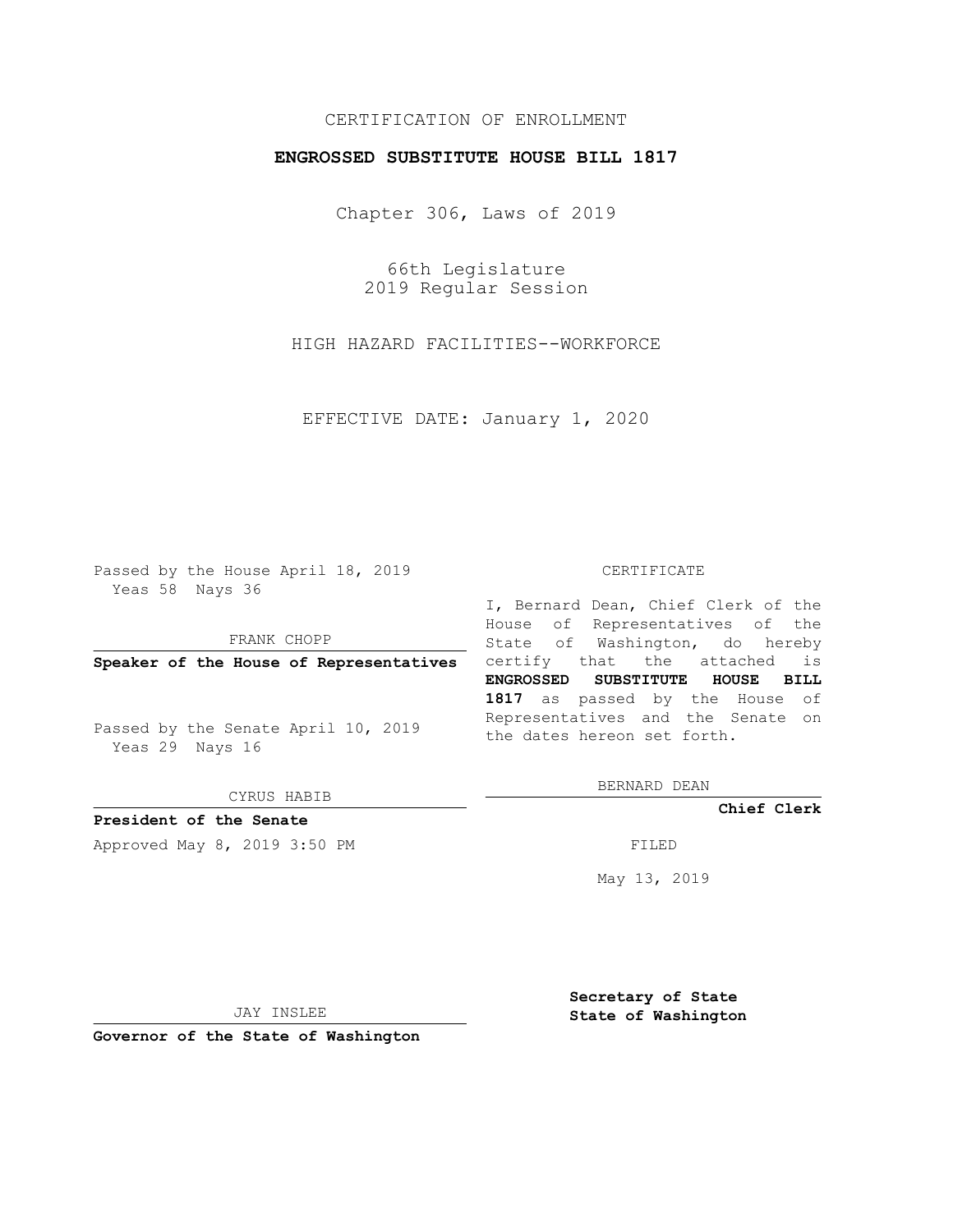### **ENGROSSED SUBSTITUTE HOUSE BILL 1817**

AS AMENDED BY THE SENATE

Passed Legislature - 2019 Regular Session

# **State of Washington 66th Legislature 2019 Regular Session**

**By** House Labor & Workplace Standards (originally sponsored by Representatives Sells, Chapman, Gregerson, Ormsby, and Morgan)

READ FIRST TIME 02/22/19.

 AN ACT Relating to ensuring for a skilled and trained workforce in high hazard facilities; adding a new chapter to Title 49 RCW; prescribing penalties; providing an effective date; and providing an 4 expiration date.

BE IT ENACTED BY THE LEGISLATURE OF THE STATE OF WASHINGTON:

 NEW SECTION. **Sec. 1.** The definitions in this section apply throughout this chapter unless the context clearly requires otherwise.

 (1) "Apprenticeable occupation" means an occupation for which an apprenticeship program has been approved by the Washington state apprenticeship and training council pursuant to chapter 49.04 RCW.

(2) "Department" means the department of labor and industries.

 (3) "On-site work" does not include ship and rail car support 14 activities; environmental inspection and testing; security guard services; work which is performed by an original equipment manufacturer for warranty, repair, or maintenance on the vendor's equipment if required by the original equipment manufacturer's warranty agreement between the original equipment manufacturer and 19 the owner; industrial cleaning not related to construction; safety services requiring professional safety certification; nonconstruction catalyst loading, regeneration, and removal; chemical purging and

p. 1 ESHB 1817.SL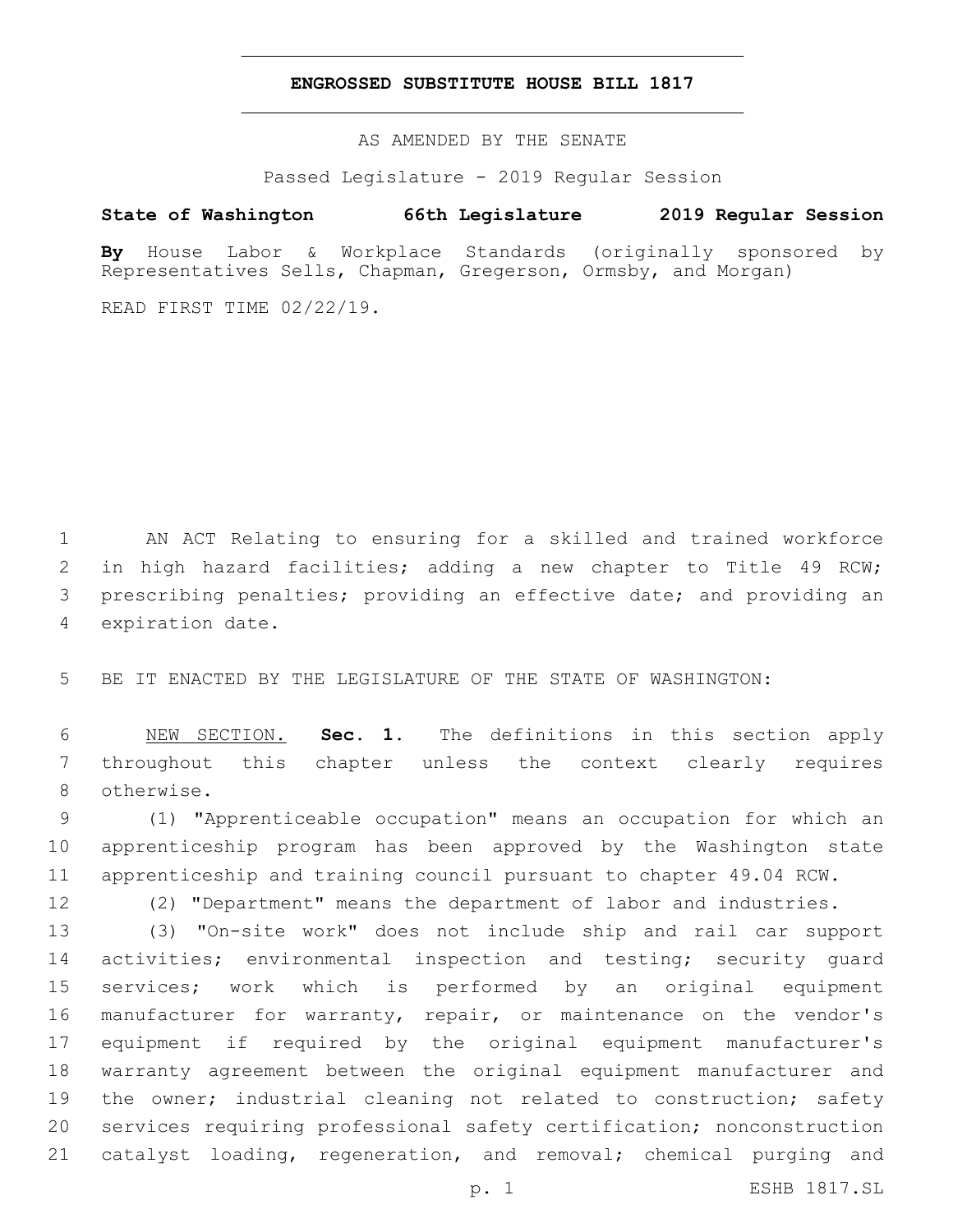cleaning; refinery byproduct separation and recovery; inspection services not related to construction; and work performed that is not 3 in an apprenticeable occupation.

 (4) "Prevailing hourly wage rate" has the meaning provided for 5 "prevailing rate of wage" in RCW 39.12.010.

 (5) "Registered apprentice" means an apprentice registered in an apprenticeship program approved by the Washington state apprenticeship and training council according to chapter 49.04 RCW.

 (6) "Skilled and trained workforce" means a workforce that meets 10 both of the following criteria:

 (a) All the workers are either registered apprentices or skilled 12 journeypersons; and

 (b) The workforce meets the apprenticeship graduation and approved advanced safety training requirements established in section 15 3 of this act.

 (7) "Skilled journeyperson" means a worker who meets all of the 17 following criteria:

 (a) The worker either graduated from an apprenticeship program for the applicable occupation that was approved by the Washington state apprenticeship and training council according to chapter 49.04 RCW, or has at least as many hours of on-the-job experience in the applicable occupation that would be required to graduate from an apprenticeship program approved by the Washington state apprenticeship and training council according to chapter 49.04 RCW; 25 and

 (b) The worker is being paid at least a rate commensurate with the wages typically paid for the occupation in the applicable geographic area, subject to the following provisions:

 (i) The prevailing wage rate paid for a worker in the applicable occupation and geographic area on public works projects may be used 31 to determine the appropriate rate of pay, however, this subsection (7)(b) does not require a contractor to pay prevailing wage rates; 33 and

 (ii) In no case may the worker be paid at a rate less than an hourly rate consistent with the seventy-fifth percentile in the applicable occupation and geographic area in the most recent occupational employment statistics published by the employment 38 security department.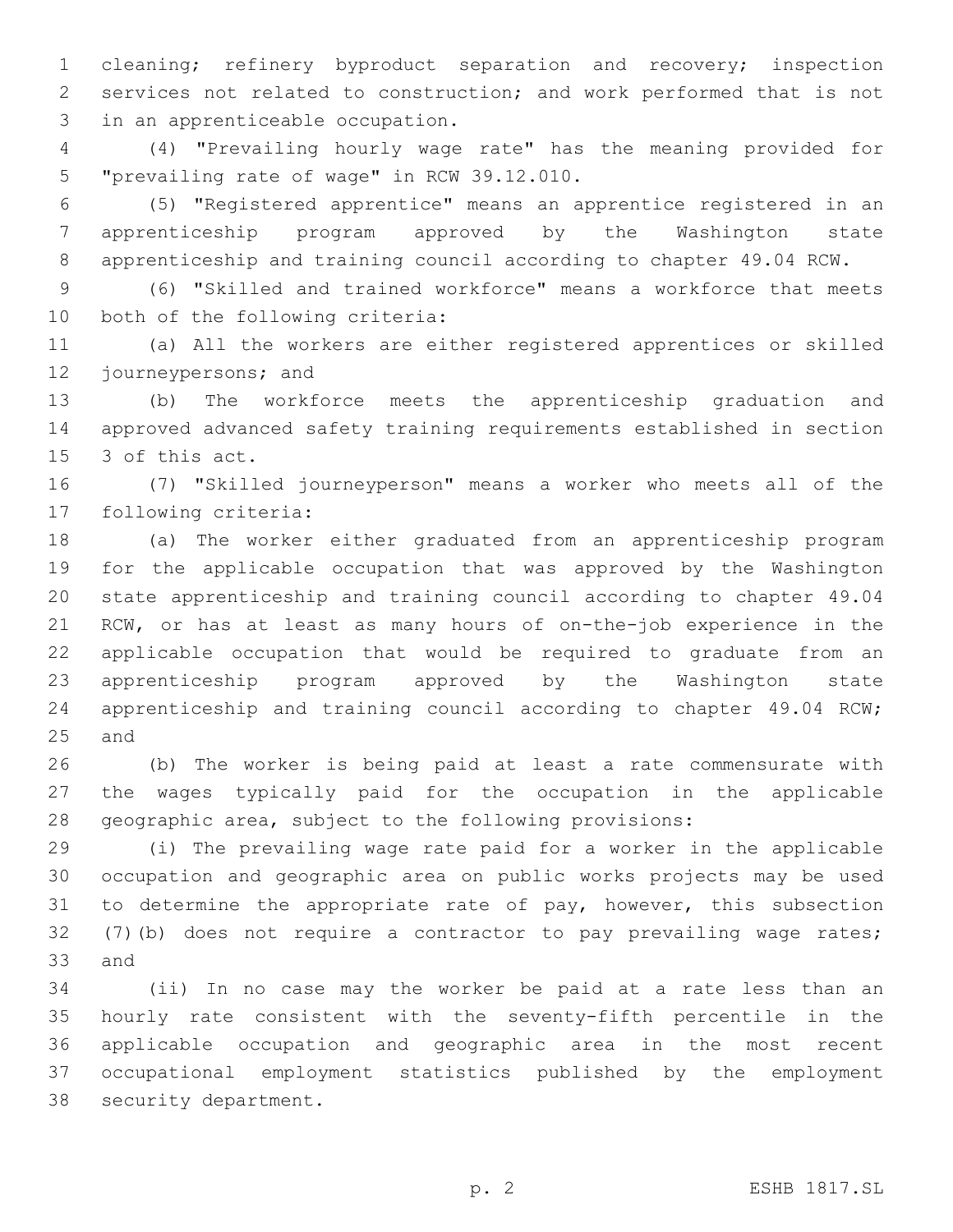NEW SECTION. **Sec. 2.** (1) An owner or operator of a stationary source that is engaged in activities described in code 324110 or 325110 of the North American industry classification system, when contracting for the performance of construction, alteration, demolition, installation, repair, or maintenance work at the stationary source, shall require that its contractors and any subcontractors use a skilled and trained workforce to perform all onsite work within an apprenticeable occupation in the building and construction trades. This section shall not apply to oil and gas extraction operations.

 (2)(a) The department in consultation with the Washington state apprenticeship and training council shall approve a curriculum of in- person classroom and laboratory instruction for approved advanced safety training for workers at high hazard facilities.

 (b) The safety training must be provided by a training provider, which may include a registered apprenticeship program, approved by the department. The department must periodically review and revise 18 the curriculum to reflect current best practices.

 (c) Upon receipt of certification from the approved training provider, the department must issue a certificate to a worker who 21 completes the approved curriculum.

 (d) The department may accept a certificate or other documentation issued by another state if the department finds that the curriculum and documentation of the other state meets the 25 requirements of this subsection.

 (3) This section applies to work performed under contracts awarded, contract extensions, and contract renewals occurring on or after the effective date of this section. This section shall also apply to work performed under a contract awarded before the effective date of this section if the work is performed more than one year 31 after the effective date of this section.

32 (4) This section does not apply to:

 (a) The employees of the owner or operator of the stationary source, nor does it prevent the owner or operator of the stationary source from using its own employees to perform any work that has not been assigned to contractors while the employees of the contractor 37 are present and working;

 (b) A contractor who has requested qualified workers from the local hiring halls or apprenticeship programs that dispatch workers 40 in the apprenticeable occupation and who, due to workforce shortages,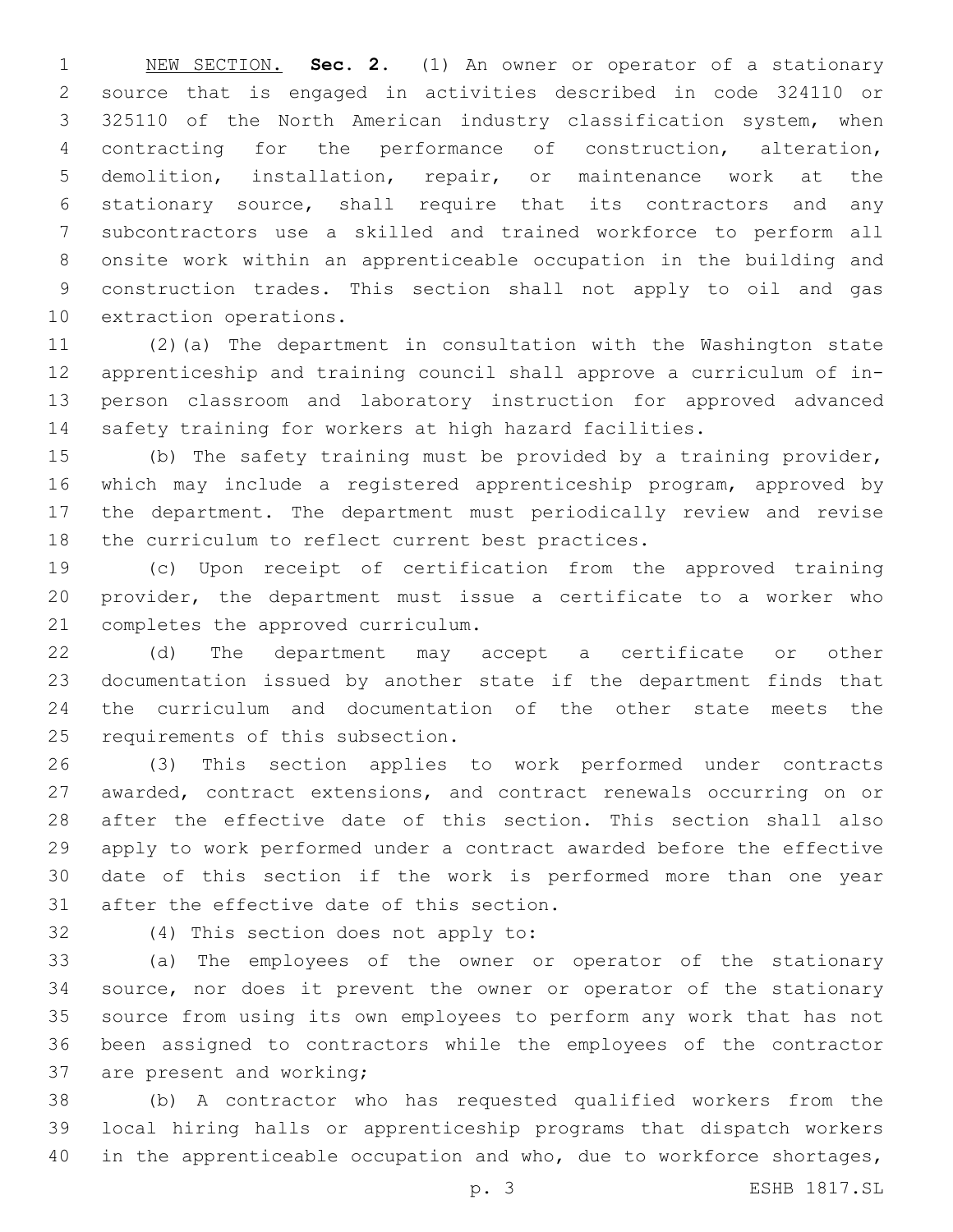is unable to obtain sufficient qualified workers within forty-eight hours of the request, Saturdays, Sundays, and holidays excepted; and

 (c) Emergencies that make compliance impracticable because they require immediate action to prevent harm to public health or safety or to the environment. This section applies as soon as the emergency is over or it becomes practicable for contractors to obtain a 7 qualified workforce.

 (5) The requirements under subsection (1) of this section apply to each individual contractor's and subcontractor's on-site 10 workforce.

 (6) The requirements of this section do not make the work described in subsection (1) of this section a public work within the 13 meaning of RCW 39.04.010.

 NEW SECTION. **Sec. 3.** The following implementation schedule must be complied with to meet the requirements of section 2 of this act for a skilled and trained workforce to perform all on-site work within an apprenticeable occupation in the building and construction trades:

 (1)(a) By January 1, 2021, at least twenty percent of the skilled journeypersons must be graduates of an apprenticeship program for the applicable occupation approved by the Washington state apprenticeship 22 and training council under chapter 49.04 RCW;

 (b) By January 1, 2022, at least thirty-five percent of the skilled journeypersons must be graduates of an apprenticeship program for the applicable occupation approved by the Washington state apprenticeship and training council under chapter 49.04 RCW;

 (c) By January 1, 2023, at least forty-five percent of the skilled journeypersons must be graduates of an apprenticeship program for the applicable occupation approved by the Washington state apprenticeship and training council according to chapter 49.04 RCW; 31 and

 (d) By January 1, 2024, at least sixty percent of the skilled journeypersons must be graduates of an apprenticeship program for the applicable occupation approved by the Washington state apprenticeship and training council according to chapter 49.04 RCW; and

 (2) By January 1, 2022, all workers in the skilled and trained workforce must have completed within the past three calendar years at least twenty hours of approved advanced safety training for workers 39 at high hazard facilities.